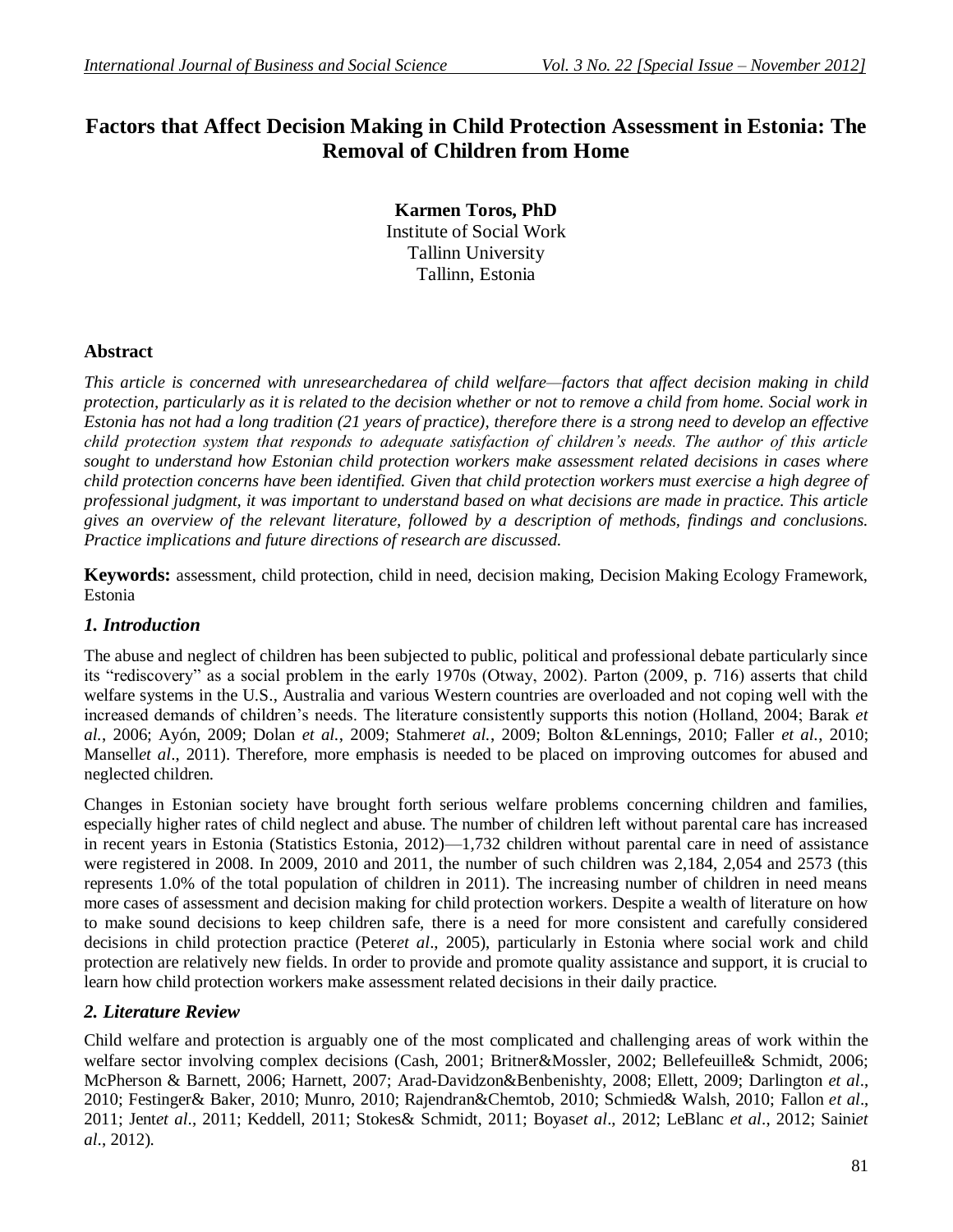One of the challenges in this profession involves decision making, this is the key activity in child protection. The responsibility of the child protection worker is to assess the risk of harm and to identify the right level of intervention to ensure necessary protection and the well-being of children (Hughes *et al*., 2011; Gabel, 2012; O'Gorman, 2012; Søftestad&Toverud, 2012). This profession involves ethical questions concerning the rights of families, parents and children and the nature of such in relation to the obligation of society to protect and support children in need (Höjer&Forkby, 2011, p. 94). One of the most difficult decisions child protection workers face is whether the child is in need and whether or not to remove a child from the family.In this section of the article, the author will give a short overview about child protection practice in Estonia and analyse the literature published on decision making in child welfare and protection, including decision making ecology.

### **2.1 Child Welfare and Protection Practice in Estonia**

Children across the world are exposed to a variety of risk factors that affect their well-being and development (poor financial situation, lack of social support, and family's stress etc.). Issues related to well-being of children are growing in frequency and intensity in Estonia (Lai, 2009). The majority of children in need come from families living in unfavourable social conditions such as parental unemployment, poverty, and alcohol abuse (Toros, 2011).

According to the Republic of Estonia Child Protection Act (1992), a child is in need of immediate assistance if the child is in a situation which endangers his or her life or health (physical, mental or emotional well-being, including abuse and neglect). The local authority has a duty to respond to children in need, including undertaking assessments and making (removal) decisions (The Social Welfare Act, 1995). If leaving a child in his or her family endangers the health or life of the child, a rural municipality government or city government may separate the child from the family before a court ruling is made (The Family Law Act, 2009). A court shall restore a parent's right of custody if it is established that the grounds for suspension have ceased to exist. Court decisions are generally based on the assessment conducted by the child protection worker. Therefore, these decisionshave important implications on the well-being of children and their families, underscoring the importance of accurate assessments and decision making concerning children's well-being.

Although, child protection workers are required to undertake assessments with cases involving child protection concerns and make decisions, there is not much knowledge available concerning decision making factors. Sooet al. (2009) conducted a study on child maltreatment in Estonia and their findings indicate the lack of regulations, guides and concreteness in child protection work. Child protection workers referred to inconsistency in laws that result in vagueness regarding decision making.

Decision-making tools, particularly risk-assessment tools, have been developed and implemented by governments around the world to assist workers in identifying families at higher risk of maltreating their children, perhaps most notably in the field of child protection (Munro, 2004; Schwartz *et al.*, 2004; Wells *et al.*, 2004; Baumann *et al.*, 2005; Shlonsky& Wagner, 2005; Gillingham, 2006; Fitch, 2007; Littlechild, 2008; Schwalbe, 2008; Sullivan *et al.*, 2008; Gillingham & Humphreys, 2010; Fallon *et al*., 2011; Coohey et *al*., 2012). In Estonia, no instruments have been developed or adapted to provide guidance to assessment decisions.

#### **2.2 Decision Making in Child Protection: Decision Making Ecology Framework**

The decision making process takes place in a complex social and legal environment of definitions, norms, expectations, and values (Ashton, 1999, p. 539-540). Child protection workers are making decisions about safety and/or the removal of the children from their parents daily. These are important and difficult decisions, which might have profound consequences on the lives and well-being of children and their families (Darlington *et al.*, 2010; Neven, 2010; Shdaimah, 2010; Arruabarrena& De Paúl, 2012; Barratt, 2012; Nouwen*et al*., 2012). Decision making is influenced by many different actors and traditions and is subject to a range of legislative measures (Höjer&Forkby, 2011). Theoretical approach to the study is guided by the Decision Making Ecology Framework.

Fluke with colleagues(2010) describe Decision Making Ecology Framework that explains the process of decision making using the knowledge acquired from the decision making science. According to a multi-level model, factors affecting decision making are divided into four types such as case, individual, organizational, and external factors related to the decision maker (see also Baumann *et al.*, 2011).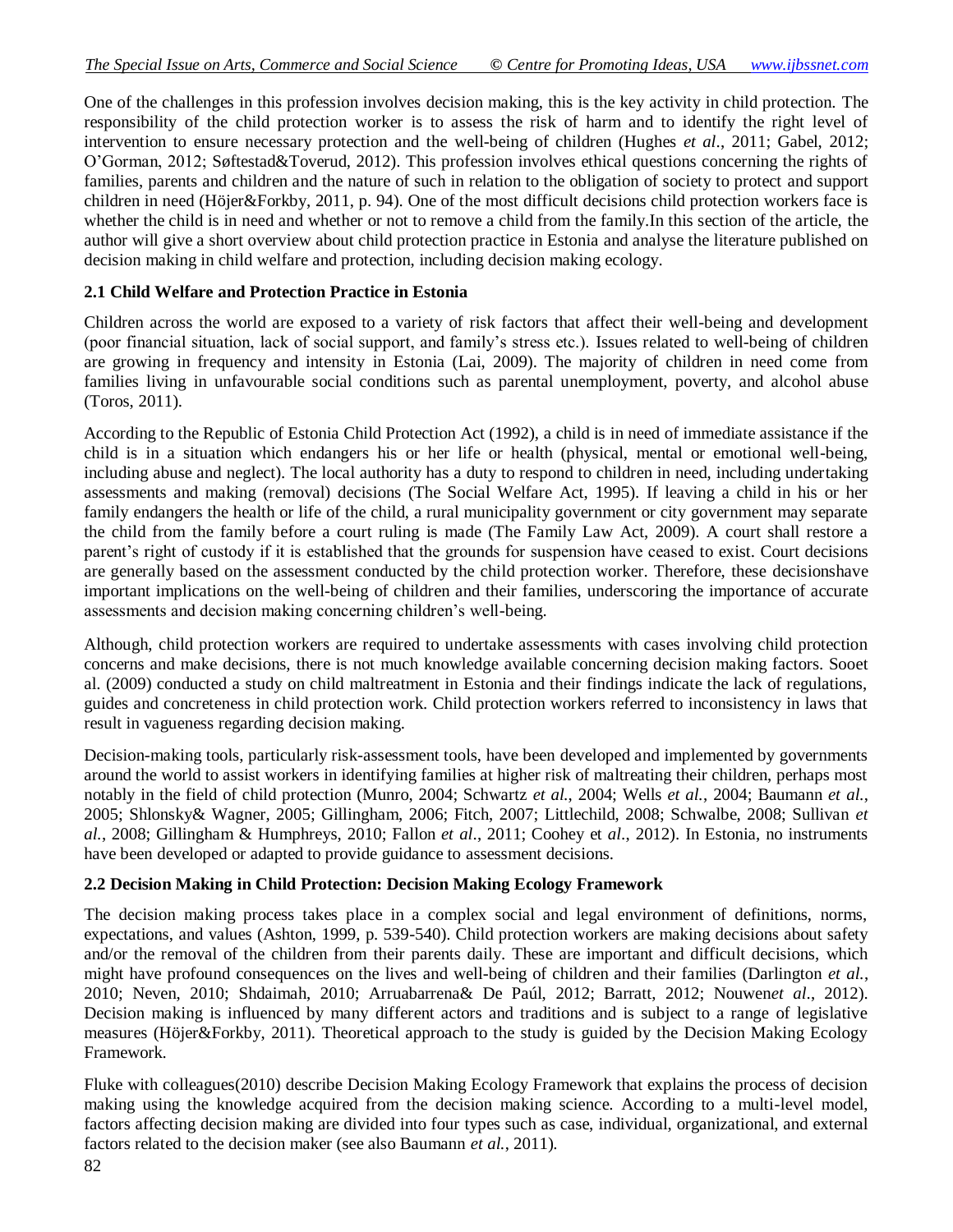The literature findings are consistent with the Fluke et al. (2010) decision making model. Arad (2001) found three parental variables that contributed to the workers' decisions—the parents relationship with the child, substance abuse on the part of at least one of the parents, and cooperation (especially the father's). Lack of family social support has been also found to be a factor in making decisions about the well-being of the child (Cash, 2001). Several researchers have suggested that characteristics of workers (age, marital status) and their perceptions of their clients (prejudices, problem-focused approach) affect decision makers' judgments (DePanfilis&Scannapieco, 1994; Arruabarrena& De Paúl, 2012). Further, findings indicate that experience (Britner&Mossler, 2002; Davidson-Arad *et al.*, 2003), education and level of training (Baird & Wagner, 2000; Gold *et al.*, 2001; Jent*et al*., 2011) plays a role in the decision making process. Organizational factors are linked with job stress (Boyas, Wind, & Kang, 2012), the availability of resources (DePanfilis&Scannapieco, 1994), time constraints (Rzepnicki& Johnson, 2005), and high caseloads (Barak *et al.*, 2006; Dolan *et al.*, 2009; Stahmer*et al.*, 2009; Bolton &Lennings, 2010).

It is crucial to systematically and comprehensively examine and assess the systems that influence children's development and well-being (Epps & Jackson, 2000; Colton *et al.*, 2001; Miller &Bentovim, 2003). In order to increase the quality and consistency in decision making, it is first necessary tofocus on how child protection workers actually make assessment related decisions in their practice. This would mean an appreciation of understanding the process rather than simply describing consequences (see Hearn *et al.*, 2004, p. 35). In the current article, the aim is to understand the factors that affect decision making in child protection with cases related to the decision whether or not to remove a child from home.

### *3. Method*

This article draws on a small-scale study, documenting and developing an understanding of the factors that affect child protection worker's decision making related to the removal of children from home. The findings represent part of a wider study into child protection workers' assessments practices of children in need.The topic covered in this article is an emerging area of research in Estonia with previous research in the area being limited.

#### **3.1 Sample**

Consistent with the purposive sampling method,a total of twenty female child protection workers working with child protection cases in local governments from different regions in Estonia (Northern, Central, North Eastern, Western and Southern Estonia) were interviewed. The sample presented in the current article was identified from the preliminary study, conducted in 2006 (Lai, 2009). In the preliminary study, a self-administered questionnaire was carried out in Estonia among child protection workers working in local governments, aimed to obtain an overall picture of the situation of children and families in need in Estonia and to describe the context of the child protection assessment. In total, 202 copies of the survey were distributed to the child protection workers, from which 143 questionnaires were returned, representing a response rate of 72%.

The sampling criteria aimed to capture the diversity of phenomenon within a sample, therefore including child protection workers from different locations (rural and city area), with different work experience and occupational position (child protection workers and social workers with child protection tasks), and child protection workers with and without social work education. The Social Welfare Act (1995) clearly stipulates that positions of child protection workers shall be established in the social and health departments of counties and, as necessary, in rural municipality governments and city governments for the provision of assistance and support to children in need and their families.In practice, most urban areas have separate child protection workers besides the social workers, and most rural areas have a social worker working with all the client groups, including children and families (child protection task).

Participants were selected from the sample list (coded from R1 to R143) of the preliminary study. Child protection workers who matched the sampling criteria for interviewing were contacted. In total, twenty-seven child protection workers were contacted by phone, seven of them refused to participate in the study. At the time of the consent, an appropriate time for the interview was set.

All participants conduct assessment activities related to children in need and make decisions. Participants ranged in age from 25 to 61 years, with a mean age of 44.10 (SD=10.208). The length of working experience ranged from 1 to 19 years, with a mean of 10.95 years (SD=5.615).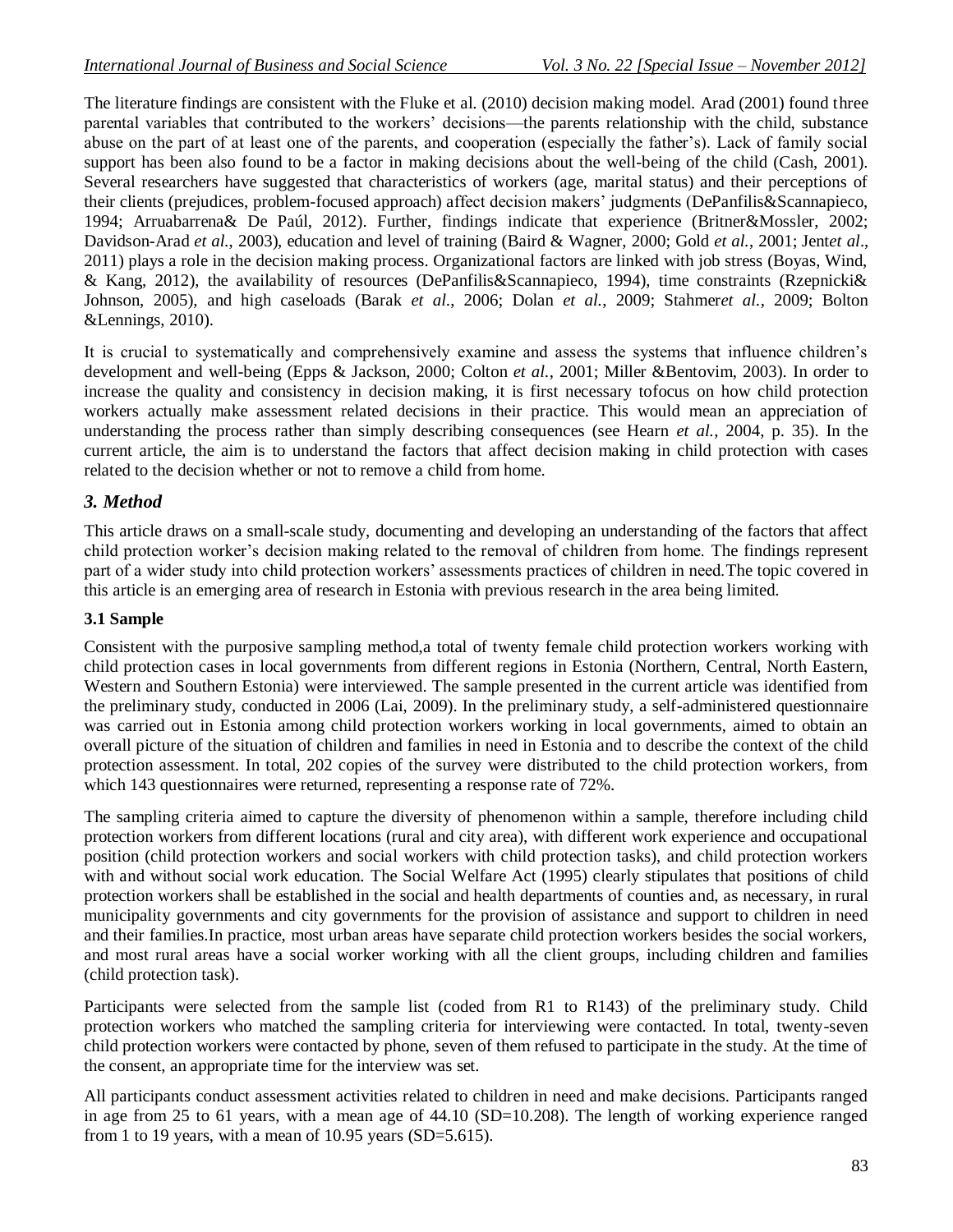The number of children in a region per one worker ranged from 168 to 2800, with a mean of 1256.50 children  $(SD=904,652)$ , and the number of "active" cases at the time of the interview ranged from 0 to 38 cases, with a mean of 11.53 cases (SD=10.1000). Thirteen participants had completed social work studies and seven participants had not studied the social work profession. Participants without social work education had studied such professions as veterinarian, pedagogy, health protection, medicine, and domestic studies. Two child protection workers had not acquired higher education.

#### **3.2 Interview Design and Data Collection**

The participants were approached to provide their reflections on their experiences related to the decision making factors in the assessmentof cases with identified child protection concern. Data were collected from May through June 2011 from 20 local governments throughout Estonia.

Demographic information was collected from all participants includingage, education, professional discipline, and estimation ofexposure to child protection cases in the area, active cases for the assessment of child wellbeing.Interviews were conducted with the respondents using an interview framework that was developed prior to the interviews (constructed following a thorough literature search). The interview was designed to understand the assessment process, approaches, including principles through related questions but also through case reflection (a recent case in the participant's assessment practice), support needed for the assessment,and how decisions were reached as to provide safe and secure environment for the child. Interviews had a semi-structured character meaning that just general themes were focused on in discussions. All data from the interviews will not be used in the present context; the findings reported in this article relate solely to the decisions whether or not to remove a child from home.

Based on participant's preference, interviews were held in their office or other locations enabling quiet environment, and all interviews were tape-recorded (total length of 24 hours, 1 minute and 46 seconds) and fully transcribed. All data collection and analysis was carried out personally by the author, travelling to each participant for data collection.All respondents gave their informed consent to participate in the study and were not compensated. In the process of data collection, confidentiality and anonymity of information regarding records and study participants were considered. The interviews were conducted in the Estonian language, also the analysis of the data, and afterwards translated into English language. All interviews were transcribed verbatim.

#### **3.3 Data Analysis**

The actual process of transcription started immediately after the first interview. Content analysis was the primary method used to analyse the data. Qualitative content analysis has played an important role in developing an understanding of a phenomenon (Bryman, 2001). The data analysis was informed primarily by Padgett (2008). Analysis of the qualitative data began with the observation to discover the patterns in order to code the data into potential themes of decision making factors. The themes were then reviewed again, and the specifics of each theme further refined. Decision making factors were derived from a theory (Decision Making Ecology Framework) and from the data, using a combination of both in developing categories. According to Padgett (2008, p. 14), most qualitative approaches include some theoretical ideas and concepts in the process of the data analysis, incorporated with the new ones.All coding was undertaken by a single researcher (the author) to ensure consistency.

The findings of the analysis rely on the integrity of the data categories from which they were derived. Use of quotations has been made in the article to illustrate the connections between raw data and the conclusions drawn. Citations by participants presented in this article (presented in text in italic, indicating the number of interviewee from I1 to I20) contain following transcript symbols: two slashes with three dots indicates that some of the text is left out in the citation; underlining indicates emphasis; arrow up indicates shift into higher voice; parenthesis with one dot indicates a brief pause and parenthesis with three dots indicates a longer pause; double oblique indicates explanatory phrases added by the author. The words are written withoutpunctuation and commas, exclamation marks etc. are not used.

#### *4. Findings*

Child protection workers were asked to describe a recent child protection case where the situations involved the child protection threshold and explain the reasoning processes they used in those cases.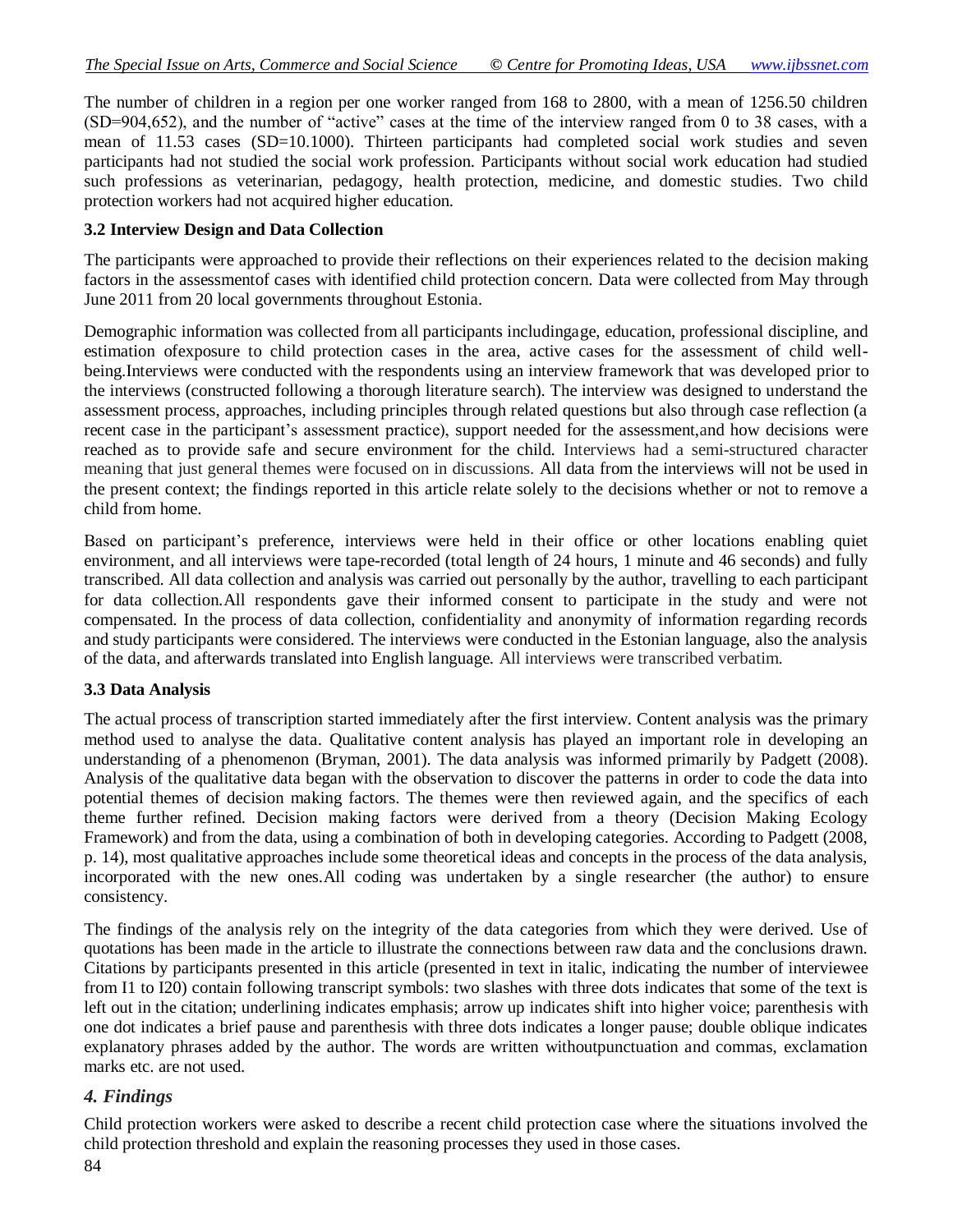As this study explores the experiences related to the decision making factors in the assessment, precise numerical representation of responses is not provided. Nevertheless, themes and categoriesare presented in an order that approximates their relative frequency in the data. Sample responses for each category are presented in Tables 1-3.

### **4.1 Case Related Factors**

question of the removal of the child.

Analysis of the data discovered several categories, from which five primary themes were identified: child abuse and neglect, parent related factors, child's age, lack of social support, and unemployment and income (see Table 1).

#### **Table 1. Case related factors: primary themes, categories and examples**

| Child abuse and neglect (danger)                                                                                                                                                                                                                                                                                                                                                                                                                                                                                                                                                                                                                                                                                                                                                                                                             |
|----------------------------------------------------------------------------------------------------------------------------------------------------------------------------------------------------------------------------------------------------------------------------------------------------------------------------------------------------------------------------------------------------------------------------------------------------------------------------------------------------------------------------------------------------------------------------------------------------------------------------------------------------------------------------------------------------------------------------------------------------------------------------------------------------------------------------------------------|
| Physical abuse: "// well (.) it was physically dangerous to the child" I17                                                                                                                                                                                                                                                                                                                                                                                                                                                                                                                                                                                                                                                                                                                                                                   |
| Physical neglect                                                                                                                                                                                                                                                                                                                                                                                                                                                                                                                                                                                                                                                                                                                                                                                                                             |
| Nutritional neglect: "if child is without food and drink and is dirty and if the parent hasn't been at<br>home for several days (.) basic things" I3                                                                                                                                                                                                                                                                                                                                                                                                                                                                                                                                                                                                                                                                                         |
| Inadequate hygiene: "// there was no nutritious food to support the needs of a growing child<br>$/$ /" I5                                                                                                                                                                                                                                                                                                                                                                                                                                                                                                                                                                                                                                                                                                                                    |
| <b>Emotional neglect</b>                                                                                                                                                                                                                                                                                                                                                                                                                                                                                                                                                                                                                                                                                                                                                                                                                     |
| Inadequate affection: "// the emotional attachment between the parent and the child (.) how is<br>the bond $\ldots$ ," 119; "I assessed the emotional bond (.) $\ldots$ ," 18                                                                                                                                                                                                                                                                                                                                                                                                                                                                                                                                                                                                                                                                |
| Negative attitudes: "// if the mother is very negative and she doesn't take the responsibility //"<br>I15                                                                                                                                                                                                                                                                                                                                                                                                                                                                                                                                                                                                                                                                                                                                    |
| Lack of basic care: "// the mother was not capable to provide care for the child // \then there<br>is not much to think $/$ $/$ " I3                                                                                                                                                                                                                                                                                                                                                                                                                                                                                                                                                                                                                                                                                                         |
| Parent related factors                                                                                                                                                                                                                                                                                                                                                                                                                                                                                                                                                                                                                                                                                                                                                                                                                       |
| Alcohol abuse: " $\ldots$ due to the alcohol problem $\ldots$ I realized the home was not safe for the                                                                                                                                                                                                                                                                                                                                                                                                                                                                                                                                                                                                                                                                                                                                       |
| children" I6                                                                                                                                                                                                                                                                                                                                                                                                                                                                                                                                                                                                                                                                                                                                                                                                                                 |
| Lack of cooperation: " $\uparrow$ well the mother didn't agree with anything (.) $\uparrow$ she did not make an effort to<br>cooperate // and then we didn't have anything else to do but to remove the child from the home" I4<br>Not admitting mistakes: "// if the parent is not justifying himself (.) if they admit they were weak<br>"and did wrong we can work with that // otherwise there is not much outcome expected from there                                                                                                                                                                                                                                                                                                                                                                                                   |
| I14<br>Family history and functioning: "the first is () if there is some history of being in the child<br>protection system (.) the background (.) definitely this this is one of the arguments" I4                                                                                                                                                                                                                                                                                                                                                                                                                                                                                                                                                                                                                                          |
| Child's age: "the child protection took the decision that we will remove the baby until the home is clean<br>and basic needs for the baby are provided $\ldots$ it is dangerous for the small child $\ldots$ older child can                                                                                                                                                                                                                                                                                                                                                                                                                                                                                                                                                                                                                 |
| defend himself" I11<br>Lack of social support: "if there is a close person or a family member or someone from the community<br>who would support the parent // this way there is no need to remove the child immediately //" I19<br>Unemployment and income: "// no stable income or there is income but the family doesn't know how<br>to manage financially then then $(.)$ it develops ((the abuse)) $()$ how can they manage if there is no<br>money how do they restrain their emotions $\ldots$ " I6                                                                                                                                                                                                                                                                                                                                   |
| As reported in table, child physical abuse was mentioned as one of the main reasons for participants to separate<br>the child from the family, either temporally or applying the court decision to limit or deprive parental rights for<br>the child's custody. Other categories influencing the decision making, either determining the child in danger or<br>deciding the separation of the child from the family, are related to physical and emotional neglect. The child was<br>considered in danger (basis for the removal) if the child was young and parent related endangering factors were<br>present, e.g., lack of collaboration and lack of readiness to confess guilt were considered as signals of risk and<br>harm to the child. Several participants underscored the importance of supportive social networks and community |

resources for support and help, otherwise provision of care and safety was questioned, which brought up the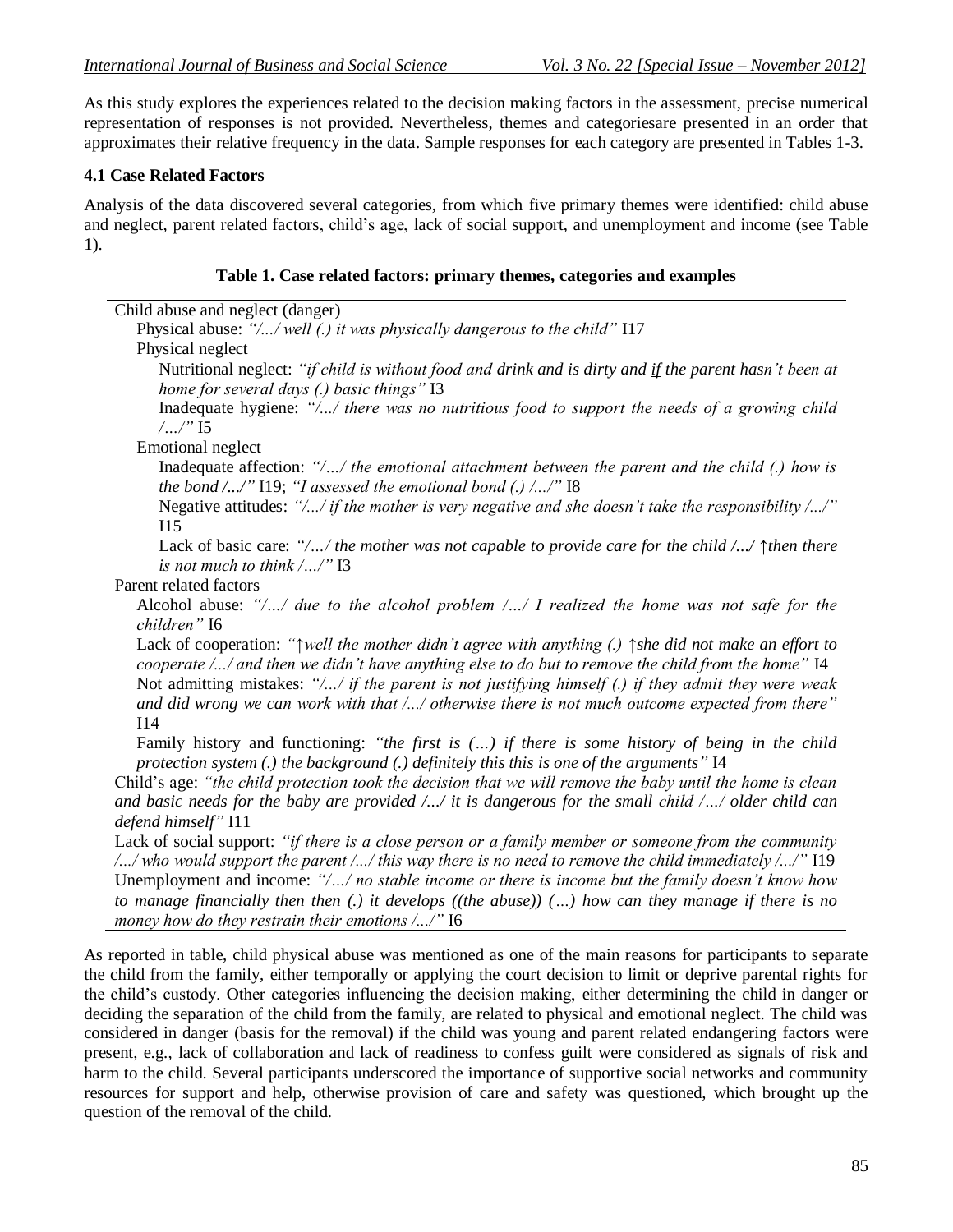#### **4.2 Individual Factors**

Participants reflected on a number of categories related to the individual factors in decision making in their assessment practices, five themes emerged from the analysis: bureaucratic approach, practice wisdom, intuition, professional training, and burning out (see Table 2).

#### **Table 2.Individual factors: primary themes, categories and examples**

Bureaucratic approach: *"/.../ and then you have to control them ((parents)) /.../ you have to be very careful with the family while you blame then*  $\ldots$ *<sup>"</sup> I1; "I go and control them (.)*" I3; " $\ldots$  the first *thing I would ask is what is the deal /.../"* I14

Practice wisdom: "/.../ this is the experience and wisdom that you base your decisions on" I15 Intuition: *"this is how I make decisions (.) I rely on it ((intuition))* "I18; "(.) everyone uses their inner *feeling if they have to make the decision about the removal of the child /.../‖* I19

Professional training: analysis indicated that child protection workers without social work education tended to remove the child without comprehensive assessment and without well-considered arguments, e.g.: "/.../ we invite the parent here /.../ if they don't answer the phone or if they don't come *you will remove the child /.../"* I13

Burning out: *"I don't want to work here anymore as I am tired (.) /.../ I am trying to meet less clients /.../ the easiest is to remove the child (.) less hassle for me"* I3

Several participants indicated to individual factors as having the greatest impact on decision making about the assessment and intervention, especially personal values and approaches to assessment—values about parental ability to change, the assessment's purpose, and the worker's personal role in relation to child protection and decision making. Participants' responses demonstrated that most of the participants rely on practice wisdom in their considerations, and several child protection workers listened to their inner feeling to a lesser or greater extent*.* One protection worker spoke about negative sides of relying on intuition—mistakes. She also indicated to professional growth that gives the specialist the confidence to make decisions. In other words, professional social work training gives the skills and knowledge to conduct comprehensive assessments, which is the basis for making decisions on whether or not the child is in need of protection (incl. removal from the home) and support. Burning out was considered to affect the ability to conduct comprehensive assessments, which was negative factor in decision making about the removal of the child from home—without promotion of the child's well-being in order to strengthen the protective factors and provide support and assistance accordingly.

#### **4.3 Organizational Factors**

Organizational factors produced four themes that are summarized in Table 3: high workload, isolation, availability of resources, and economizing.

#### **Table 3.Organizational factors: primary themes, categories and examples**

High workload: "the time limits you /.../ you are intense all the time ehm well too much in that sense *ehm I don't have time for proper assessment*" I3; "/.../ and all the time it is one rush (.) /.../ this way *decisions are sometimes rushed as well /.../‖* I12

Isolation: "(...) but you doubt all the time because you do this work alone (.) there is no support from *anyone /.../ then you make a decision and stress about it*" **I2** 

Availability of resources: *"/.../ if I don't have anything to offer for the families ((services)) (.) I remove the child to a safe place (.) and then I wait and observe /.../"* I14

Economizing: "actually it is like this that in order to get the child to the state care you have to apply *the initial legal protection ↑or limit the custody rights of parents (.) you separate the child from parents (.) as you have to keep financial costs to minimal*" I3

According to child protection workers, the high number of cases was related to insufficient time, which limits the quality of work with clients as well as incomplete assessment practices. High workload was related to insufficient time, which limits the quality work with clients and also incomplete assessment practices, leaving some children in need without the right assessment decision and necessary service provision.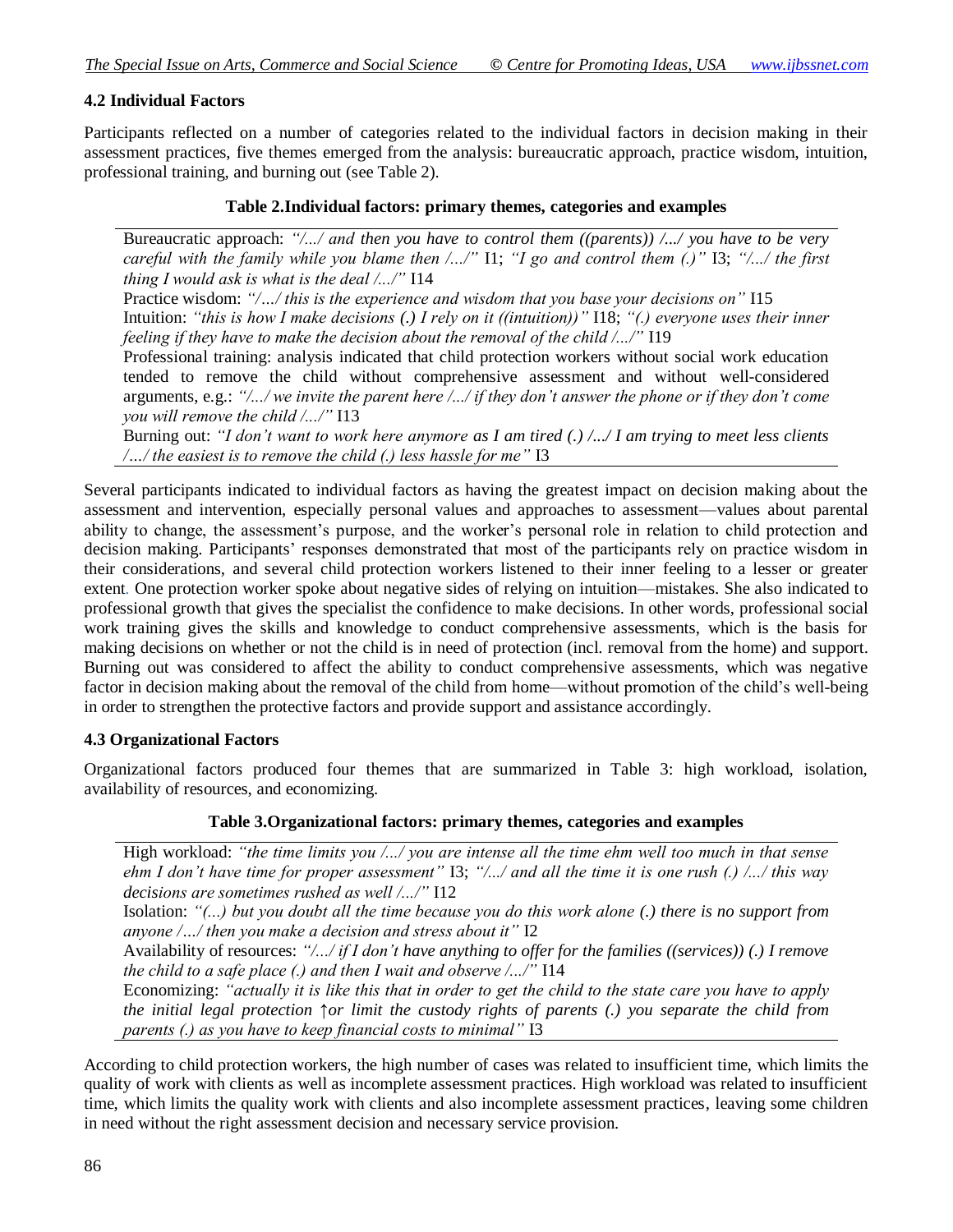Although the principle of child protection in Estonia is to support the parent and strengthen the family in order to keep the child in the family, lack of services resulted in removal of the child in several cases. The high caseload combined with isolation may result in stress and burning out of the worker and poor quality assessments. Burnout indicated to the removal of the child without first trying to support the family. Finally, a small number of participants suggested that the principle of economizing affect decision making related to provision of necessary services in some cases.

# **4.4 External Factors**

The external factors include one category: social pressure. Participant's role is to provide and promote safety and permanency for children in need and to make decisions accordingly, however these decisions are stressful for child protection workers, as one of the quotes reflect: "/.../ the society expects us to act fast in the case of a child *protection concern /.../*" I16. Societal pressure was referred to several times. Thus, on the one hand, child protection workers are pressured to protect children and, on the other hand, they are seen as "punishers" in the society.

# *5. Discussion*

Participants' responses demonstrate the complexity of the process of decision making—decisions whether or not to remove a child from home are based on different factors. Germain and Gitterman (1980, p. 18) discuss that through the assessment process, the child protection worker seeks an understanding of the child and the family, which enables to make well-considered decisions and to respond more effectively according to the needs of the child and the family. Findings are in accordance with the Fluke et al. (2010) decision making model, decision making is particularly affected by individual and organizational factors, also case related factors. Gardner (2005, p. 151) also suggests that the outcomes of an assessment rely both on the skills of the assessor and on the organizational environment in which it is undertaken.

A crucial aspect in decision making is the value base of the professionals and perceptions of their clients to affect decision making (Coulshed&Orme, 2006, p. 18). Analysis of child protection cases indicate that more than half of the participants had adopted bureaucratic approach in their assessment, focusing on deficiencies and risk rather than strengths and needs of the child. Focusing on deficits increases the self-defence and guilt feeling for the parents, which might be an obstacle for engaging in a trustful relationship. The lack of cooperation may lead to insufficient assessment, including decision-making. Lonne, Parton, Thomson and Harries (2009, p. 102) indicate that the child protection system needs directly to attend to the needs of children, to build capacities of families and communities, to focus on early intervention and prevention, and not to focus on parental incompetence, failure. Deficit-based approach is less empowering and therefore fewer changes for the best interest of the child takes place. Nevertheless, some examples of strengths-based approaches to assessment practice exist among participants in the current study.

Arad-Davidzon andBenbenishty (2008) argue that decisions are usually made on the basis of incomplete information about the child's current situation, which might lead to negative consequences for the child (continuation of abuse or separation of the child from the family without assessing all the protective factors for the child to stay in the family while having supportive services etc.). In the absence of objective truth or information, subjective judgment is applied. In child protection practice, many specialists rely on their intuitive processes (see English &Pecora, 1994; Munro, 1999; Bell & Mellor, 2009) and practice wisdom (Lunenberg&Korthagen, 2009). Current study reports similar findings—in the absence of information and evidence, participants discussed their decision making being largely dependent on the professional experience of the participant combined with the inner feeling of the person. Gobet and Chassy (2008, p. 134) indicate intuitive decisions as being useless for addressing the issue and at worst dangerous. Although nowadays, evidence-based practice is promoted, still partially intuition is irreplaceable. According to Buchanan and his colleagues (1998, p. 336), already in 1960s there was knowledge that decisions are made by decision makers, not by a model. The decision maker stands in the centre of the decision making process and specialist's subjective judgment is applied in every assessment. Circumstances for decision making in child protection are typically stressful and full of uncertainties (Jud *et al*., 2011, p. 2027), intensified by organizational factors. High workload, insufficient resources and isolation are the main categories emerged from the data analysis, which increases the probability for the distorted assessment; this in turn may lead to harmful decisions rather than well-being.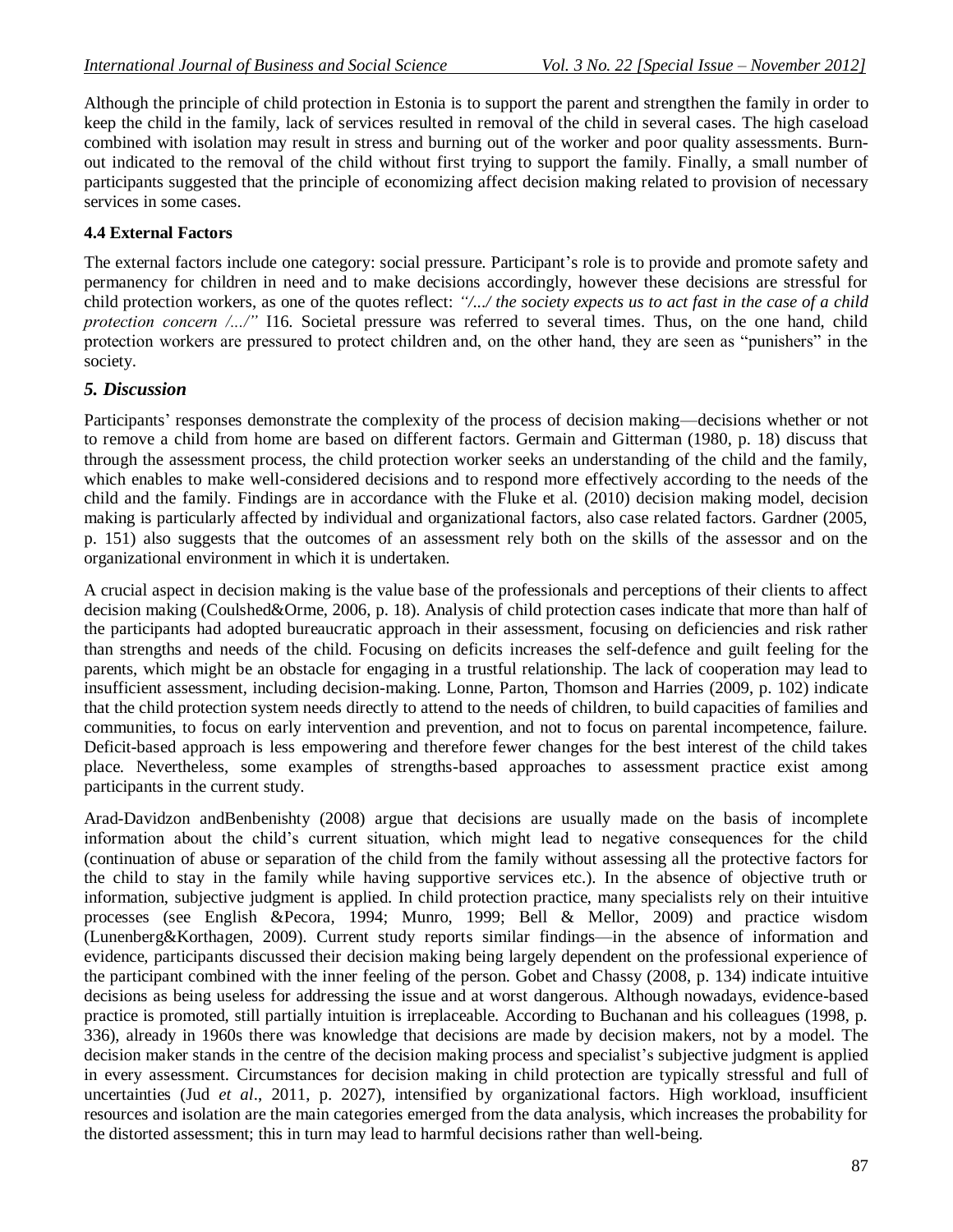Several participants claimed to be burned out due to these circumstances (working in isolation, high workload, and lack of resources). Informed decisions enable to respond more effectively according to the needs of the child and family. Intagliata (1992, p. 46) has stated several decades ago that an increasing number of clients can affect not only the amount or frequency of professional's contact with clients, but also the nature and quality of client contact. In this situation, efforts might become primarily reactive rather than proactive–responding to crises rather than the needs of the child. O'Brien (2004) refers that not only client behaviour (case related factors in the context of decision making) is important, but it is important to understand that the social institution provides the context of practice in child protection. Findings indicate that individual and organizational factors influence how case related factors are considered in decision making process. The well-being of the child in need is related to the well-being of child protection worker. First, child protection workers require a supportive system in making wellconsidered assessments and decisions in the best interest of the child. Second, several authors (Fisher, 1997; Corby, 2006; McPherson & Barnett, 2006) argue that making informed choices requires specialized knowledge. Therefore, it is crucial that professionals have adequate education and training in conducting assessment and making decisions related to children in need and their families.

# **5.1 Limitations**

There are several limitations which apply to this study. One limitation that is similar to those of most qualitative studies is in the qualitative sampling. The findings are exclusive to the particular study contexts and as such there is no intention to seek generalisations. There are also limitations to comparing these findings to similar studies in Estonia as this is the first study that researches decision making factors in child protection cases where the situations involved the child protection threshold. Another limitation is the use of only one case from each participant. More cases and the use of several case vignettes addressing the assessment and the rationale of decisions based on these cases and vignettes would allow making more definite conclusions.Despite these limitations, the study's findings still contribute to the understanding of decision making in child protection and highlights several challenges that have implications for organisations, policy makers and practitioners.

### **5.2 Implications for Practice and Research**

Several practical outcomes should be mentioned.First of all, quality of assessment and decision making can be ensured through training, supervision, and continuing professional development. The findings of this study suggest a greater need to focus on assessment training, including teaching social work students effective and client-friendly assessment approaches, data collection (objective information), self-support techniques, and demonstrating the implications that relevant theories have for practice. Improvements to field education may also help future practitioners to conduct comprehensive assessments and focus on some of the issues most relevant to decision making in child protection. Second, in the absence of clear guidelines for the assessment, child protection workers are left to establish their own criteria for judging as well as ways of assessing these criteria. As discussed in the literature review, to reduce errors in decision making, different assessment tools and guidelines have developed and adopted to guide specialists in recognizing important factors that may present a danger for the child and assist them in making informed decisions. A further challenge is to develop/adopt such a guide in Estonia. This would also lay the foundation for creating a comprehensive assessment system and harmonize assessment practices, which should result in the increased well-being of children and in more adequate satisfaction of children's needs. On the other hand it should not be a tool for making the practice overly proceduralized resulting in less time for direct work with clients. Third, there is little research about decisionmaking (processes) in the child protection field in Estonia; hence, this research is a starting point for future research to examine intervention decisions in more depth. Subject of support system for child protection workers and clients' perception on decision making in child protection related to assessment is also crucial to study.

# *6. Conclusions*

There was a need to fill the gap between the practice and existing knowledge about factors that affect decision making in child protection related to the removal of children from home. In some cases decisions are difficult to make as specialists' might have doubts if the decisions they are making are right or wrong and how these decisions might affect the people related to it. The findings of this study indicate a challenge to find ways to support well-considered decisions and comprehensive assessment in child protection in Estonia, including promotion of the well-being of practitioner. The findings also imply a need to explore and research this topic further.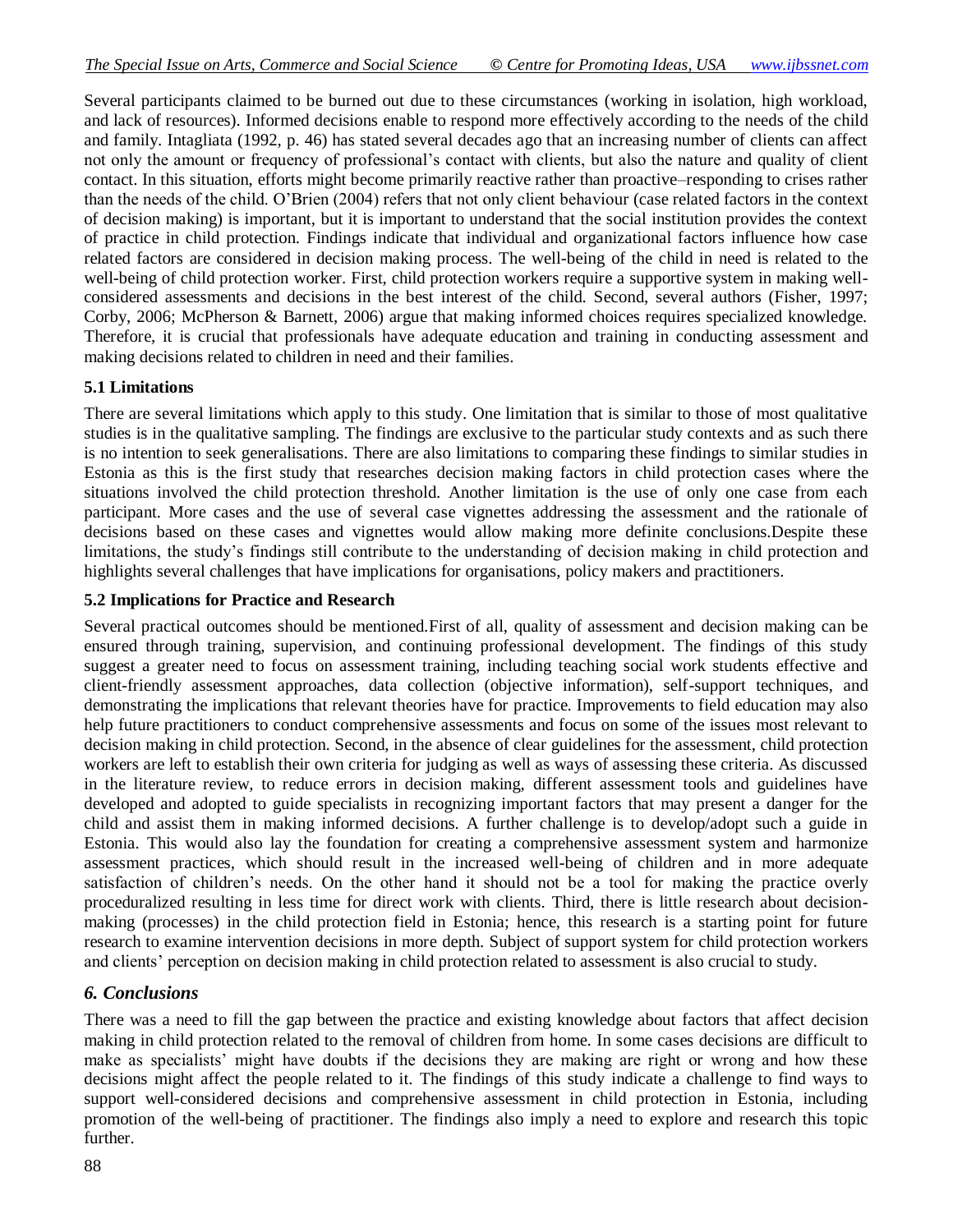#### *References*

- Arad, B. D. (2001). Parental features and quality of life in the decision to remove children at risk from home.*Child Abuse & Neglect, 25*, 47–64.
- Arad-Davidzon, B., &Benbenishty, R. (2008).The role of workers' attitudes and parent and child wishes in child protection workers' assessments and recommendation regarding removal and reunification. *Children and Youth Services Review, 30*, 107–121.
- Arruabarrena, I., & De Paúl, J. (2012).Improving accuracy and consistency in child maltreatment severity assessment in child protection services in Spain: new set of criteria to help caseworkers in substantiation decisions.*Children and Youth Services Review, 34*, 666–674.
- Ashton, V. (1999). Worker judgements of seriousness about and reporting of suspected child maltreatment. *Child Abuse & Neglect, 23*(6), 539–548.
- Ayón, C. (2009). Shorter time-lines, yet higher hurdles: Mexican families' access to child welfare mandated services. *Children and Youth Services Review, 31*, 609–616.
- Baird, C., & Wagner, D. (2000).The relative validity of actuarial- and consensus-based risk assessment systems.*Children and Youth Services Review, 22*(11/12), 839–871.
- Barak, M. E. M., Levin, A., Nissly, J. A., & Lane, J. C. (2006). Why do they leave? Modeling child welfare workers' turnover intentions.*Children and Youth Services Review, 28*, 548–577.
- Barratt, S. (2012). Incorporating multi-family days into parenting assessments: the Writtle Wick model. *Child and Family Social Work, 17*, 222–232.
- Baumann, D. J., Law, J. R., Sheets, J., Reid, G., & Graham, J. C. (2005). Evaluating the effectiveness of actuarial risk assessment models.*Children and Youth Services Review, 27*, 465–490.
- Baumann, D. J., Dagleish, L., Fluke, J., & Kern, H. (2011). *The decision-making ecology*. Washington, DC: American Humane Association. Retrieved November 11, 2012, from

<http://www.tlupress.com/files/arts/246/eestie01660a51d239b72780b3ca78d8030e1.pdf>

- Bell, I., & Mellor, D. (2009). Clinical judgements: research and practice. *Australian Psychologist, 44*(2), 112–121.
- Bellefeuille, G., & Schmidt, G. (2006). Between a rock and a hard place: child welfare practice and social work education. *Social Work Education, 25*(1), 3–16.
- Bolton, A., &Lennings, C. (2010). Clinical opinions of structured risk assessments for forensic child protection: the development of a clinically relevant device. *Children and Youth Services Review, 32*(10), 1300–1310.
- Boyas, J., Wind, L.H., & Kang, S-Y. (2012). Exploring the relationship between employment-based social capital, job stress, burnout, and intent to leave among child protection workers: an age-based path analysis model. *Children and Youth Services Review, 34*, 50–62.
- Britner, P. A., &Mossler, D. G. (2002).Professionals' decision-making about out-of-home placements following instances of child abuse. *Child Abuse & Neglect, 26*, 317–332.
- Bryman, A. (2001). *Social research methods*. Oxford: Oxford University Press.
- Buchanan, J. T., Henig, E. J., &Henig, M. I. (1998). Objectivity and subjectivity in the decision making process. *Annals of Operations Research, 80*, 333–345.
- Cash, S. J. (2001). Risk assessment in child welfare: the art and science. *Children and Youth Services Review, 23*(11), 811–830.
- Colton, M., Sanders, R., & Williams, M. (2001).*An introduction to working with children.A guide for social workers.*Houndmills: Palgrave.
- Coohey, C., Johnson, K., Renner, L., & Easton, S. (2012). Actuarial risk assessment in child protective services: construction methodology and performance criteria. *Children and Youth Services Review*, http://dx.doi.org/10.1016/j.childyouth.2012.09.020.
- Corby, B. (2006). The role of child care social work in supporting families with children in need and providing protective services–past, present and future. *Child Abuse Review, 15*, 159–177.
- Coulshed, V., &Orme, J. (2006).*Social work practice*. Palgrave Macmillan.
- Darlington, Y., Healy, K., & Feeney, J. A. (2010).Approaches to assessment and intervention across four types of child and family welfare services.*Children and Youth Services Review, 32*, 356–364.
- Davidson-Arad, B., Englechin-Segal, D., Wozner, Y., & Gabriel, R. (2003).Why social workers do not implement decisions to remove children at risk from home. *Child Abuse & Neglect, 27*, 687–697.
- Depanfilis, D., &Scannapieco, M. (1994).Assessing the safety of children at risk maltreatment: decision making models.*Child Welfare, LXXIII*(3), 229–245.
- Dolan, M. M., Casanueva, C., Smith, K. R., & Bradley, R. H. (2009). Parenting and the home environment provided by grandmothers of children in the child welfare system. *Children and Youth Services Review, 31*(7), 784–796.
- Ellett, A. J. (2009). Intentions to remain employed in child welfare: the role of human caring, self-efficacy beliefs, and professional organizational culture. *Children and Youth Services Review, 31*, 78–88.
- English, D. J., &Pecora, P. J. (1994). Risk assessment as a practice method in child protective services.*Child Welfare, LXXIII*(5), 451–473.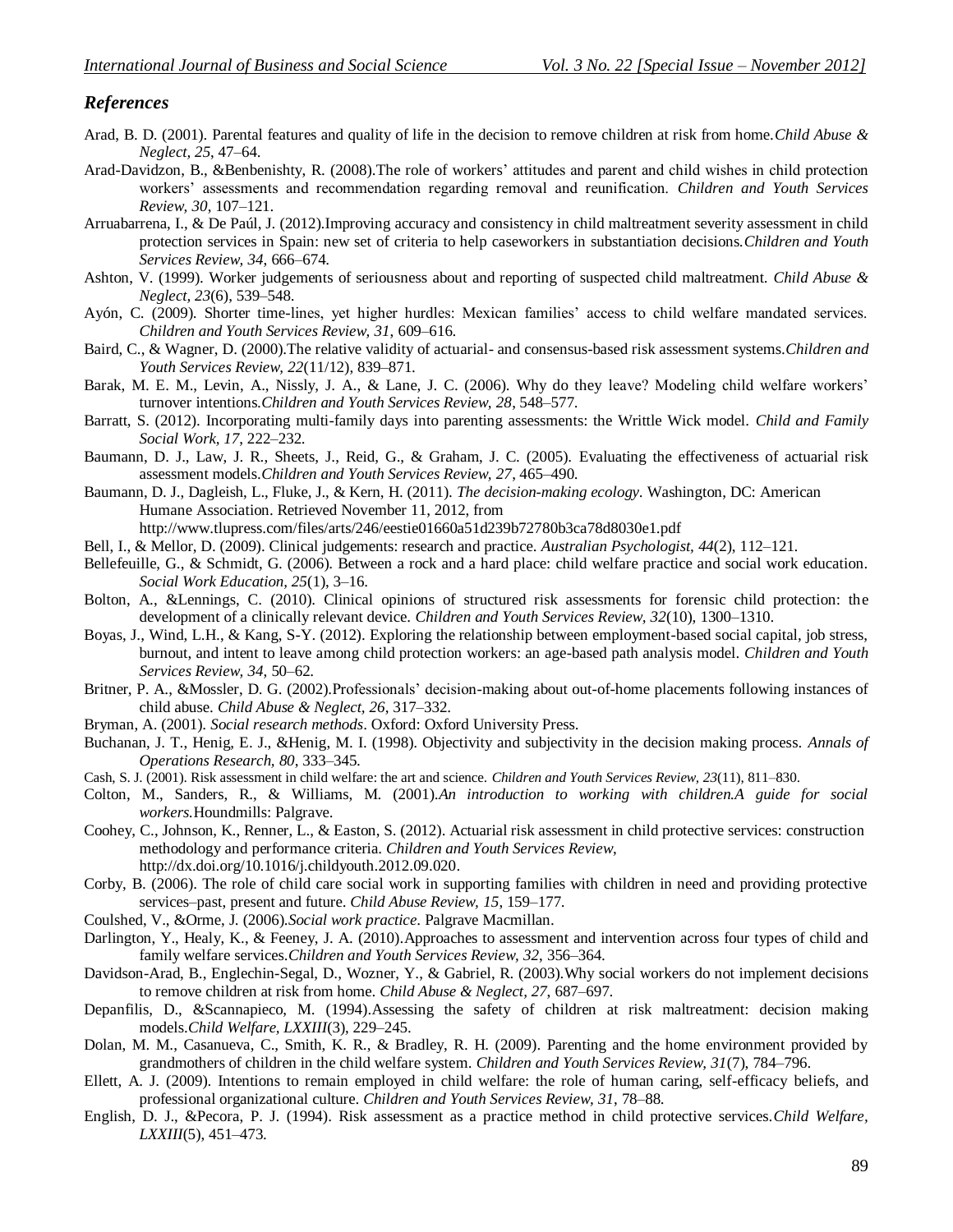- Epps, S., & Jackson, B. J. (2000). *Empowered families, successful children: Early intervention programs that work*. Washington: American Psychological Association.
- Faller, K. C., Grabarek, M., & Ortega, R. M. (2010). Commitment to child welfare work: what predicts leaving and staying? *Children and Youth Services Review, 32*, 840–846.
- Fallon, B., Trocm, N., &MacLaurin, B. (2011). Should child protection services respond differently to maltreatment, risk of maltreatment, and risk of harm? *Child Abuse & Neglect, 35*, 236–239.
- FestingerT.,& Baker A. (2010). Prevalence of recalled childhood emotional abuse among child welfare staff and related wellbeing factors.*Children and Youth Services Review, 32*, 520–526.
- Fisher, T. (1997).Learning about child protection.*Social Work Education*, *16*(2), 92–112.
- Fitch, D. (2007). Structural equation modeling the use of a risk assessment instrument in child protective services.*Decision Support Systems, 42*, 2137–2152.
- Fluke, J. D., Chabot, M., Fallon, B., MacLaurin, B., &Blackstock, C. (2010).Placement decisions and disparities among aboriginal groups: an application of the decision making ecology through multi-level analysis. *Child Abuse & Neglect, 34*, 57–69.
- Gabel, S.G. (2012). Social protection and children in developing countries.*Children and Youth Services Review, 34*, 537–545.
- Gardner, R. (2005). *Supporting families: child protection in the community*. Chichester: John Wiley & Sons Ltd.
- Germain, C. B., &Gitterman, A. (1980).*The life model of social work practice*. New York: Columbia University Press.
- Gillingham, P. (2006). Risk assessment in child protection: problem rather than solution?*Australian Social Work, 59*(1), 86– 98.
- Gillingham, P., & Humphreys, C. (2010). Child protection practitioners and decision-making tools: observations and reflections from the front line. *British Journal of Social Work, 40*, 2598–2616.
- Gobet, F., &Chassy, P. (2008). Towards an alternative to Benner's theory of expert intuition in nursing: a discussion paper. *International Journal of Nursing Studies,45*(1), 129–139.
- Gold, N., Benbenishty, R., &Osmo, R. (2001).A comparative study of risk assessments and recommended interventions in Canada and Israel.*Child Abuse & Neglect, 25*, 607–622.
- Harnett, P. H. (2007). A procedure for assessing parents' capacity for change in child protection cases.*Children and Youth Services Review, 29*, 1179–1188.
- Hearn, J., Pösö, T., Smith, C., White, C., &Korpinen, J. (2004). What is child protection? Historical and methodological issues in comparative research on lastensuojelu/child protection.*International Journal of Social Welfare, 13*, 28–41.
- Holland, S. (2004).*Child and family assessment in social work practice*. London, Thousand Oaks, New Delhi: SAGE Publications.
- Höjer, S., &Forkby, T. (2011). Care for sale: the influence of new public management in child protection in Sweden. *British Journal of Social Work, 41*, 93–110.
- Hughes, J., Chau, S., &Poff, D. C. (2011). "They're not my favourite people": what mothers who have experienced intimate partner violence say about involvement in the child protection system. *Children and Youth Services Review, 33*, 1084–1089.
- Intagliata, J. (1992). Improving the quality of community care for the chronically mentally disabled: the role of case management. In S. M. Rose (Ed.), *Case management & social work practice* (pp. 25–55). Ney York: Longman.
- Jent, J. F., Eaton, C. K., Knickerbocker, L., Lambert, W. F., Merrick, M. T., &Dandes, S. K. (2011). Multidisciplinary child protection decision making about physical abuse: determining substantiation thresholds and biases. *Children and Youth Services Review, 33*, 1673–1682.
- Jud, A., Perrig-Chiello, P., &Voll, P. (2011).Less effort in worsening child protection cases?The time-course of intensity of services.*Children and Youth Services Review, 33*, 2027–2033.
- Keddell, E. (2011). Reasoning processes in child protection decision making: negotiating moral minefields and risky relationships. *British Journal of Social Work, 41*, 1251–1270.
- [Lai, K. \(2009\). The contextual demands of children and families in contemporary Estonia: toward policy reformation. InP.](javascript:__doPostBack()  Isley, J. Karing, & M. Kerulis (Eds.), *[Research, planning and policy: emerging trends in Baltic and Nordic lifelong](javascript:__doPostBack()  learning* [\(pp. 41–52\). Tampere: Juvenes Print.](javascript:__doPostBack()
- LeBlanc, V. R., Regehr, C., Shlonsky, A., &Bogo, M. (2012). Stress responses and decision making in child protection workers faced with high conflict situations. *Child Abuse & Neglect, 36*, 404–412.
- Littlechild, B. (2008). Child protection social work: risks of fears and fears of risks–impossible tasks from impossible goals? *Social Policy & Administration*, *42*(6), 662–675.
- Lonne, B., Parton, N., Thomson, J., & Harries, M. (2009). *Reforming child protection*. London: Routledge.
- Lunenberg, M., &Korthagen, F. (2009).Experience, theory, and practical wisdom in teaching and teacher education.*Teachers and Teaching: Theory and Practice,15*(2), 225–240.
- Mansell, J., Ota, R., Erasmus, R., & Marks, K. (2011). Reframing child protection: a response to a constant crisis of confidence in child protection. *Children and Youth Services Review, 33*, 2076–2086.
- McPherson, L., & Barnett, M. (2006). Beginning practice in child protection: a blended learning approach. *Social Work Education, 25*(2), 192–198.